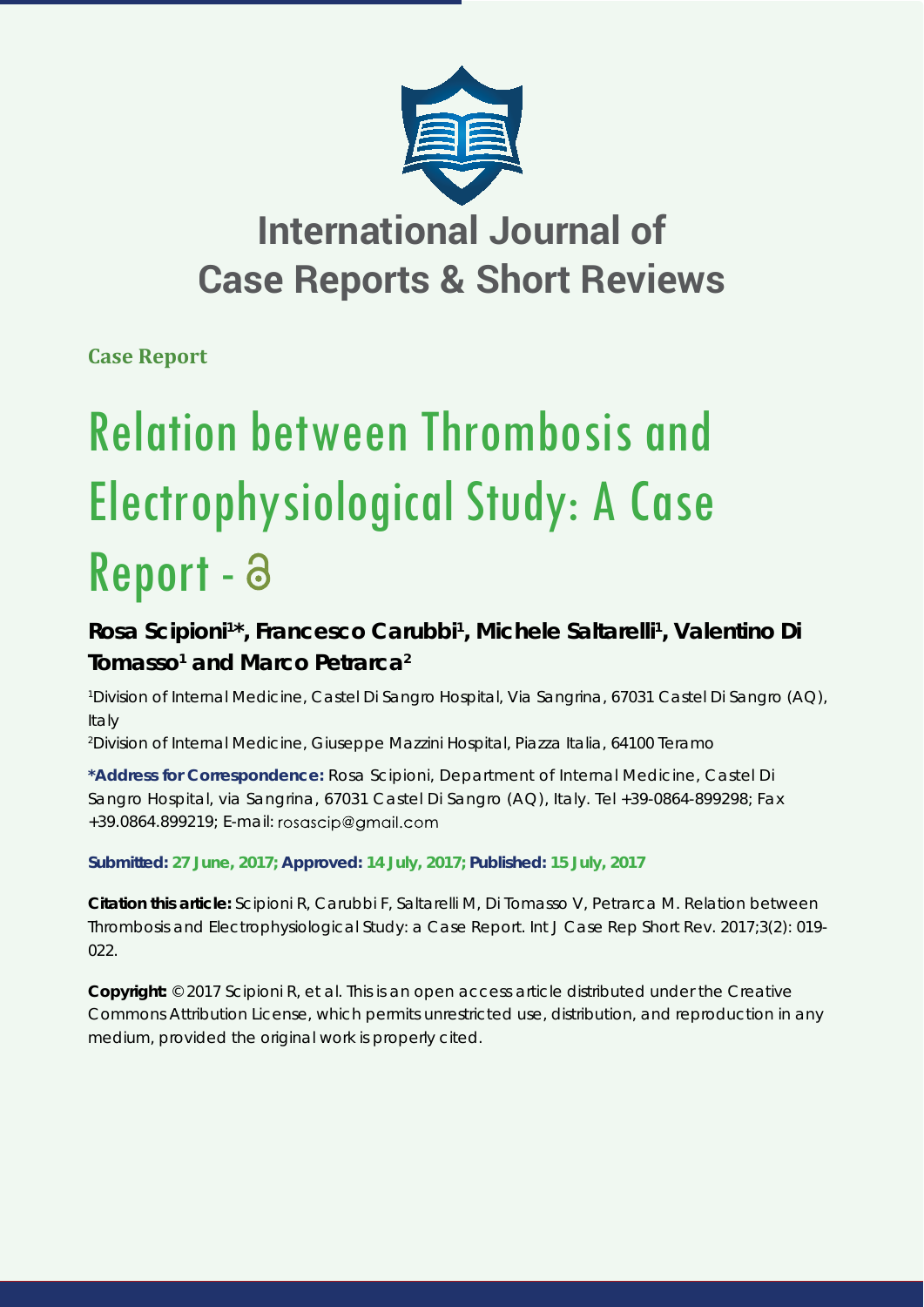#### **ABSTRACT**

Electrophysiological procedures imply multiple pathophysiological repercussions, such as the induction of the blood coagulation and thrombosis and, rarely, potentially life-threatening thromboembolism. In this sense, pulmonary embolism is a probably underestimated occurrence, and might be related to deep thrombosis of the pricked femoral vein. The role of anticoagulation in preventing deep vein thrombosis after electrophysiological procedures is still debated, but various evidences have pointed out a reduction of femoral vein thrombosis by anticoagulant treatment. Moreover, it might be useful to pay attention to the risks related to femoral access, to an individualized anticoagulation, and to consider an ultrasound screening after the catheter removal. We describe the case of a 44-yearsold woman in oral contraceptive therapy who developed deep venous thrombosis and subsequently submassive pulmonary embolism after undergoing an electrophysiological study. The patient was effectively treated with enoxaparin and then rivaroxaban, obtaining a complete resolution of thrombosis.

**Keywords:** Pulmonary Thromboembolism; Deep Venous Thrombosis; Cardiac Electrophysiologic Techniques

#### **ABBREVIATIONS**

CT: Computed Tomography; DVT: Deep Venous Thrombosis; EPS: Electrophysiological Study; LMWH: Low Molecular Weight Heparin; PE: Pulmonary Embolism; VTE: Venous Thromboembolism

#### **INTRODUCTION**

Electrophysiological Studies (EPS) whether or not associated with therapeutic procedures consist of percutaneous introduction of one or more catheters to record the electrical activity of the heart or to pace its cavities. The introduction and manipulation of these sheaths have multiple pathophysiological consequences, and one of the most evident is to activate the coagulation cascade with potential induction of thrombosis [1]. The risk of developing symptomatic Pulmonary Embolism (PE) from EPS has been reported to be 0 to 1.7 percent [2-4]. Despite PE is a rare complication, it is a serious and potentially fatal condition [5]. Its symptoms are nonspecific; therefore, a high knowledge and clinical suspicion are necessary for its diagnosis. The role of anticoagulation both during and after EPS in preventing PE is still unknown. The assessment of any other risk factors for PE is useful to guide its management.

#### **CASE PRESENTATION**

A 44-year-old woman was admitted to our Department for a three-day of cough, mild dyspnea and chest pain on the right side exacerbated by deep inspiration. Her home therapy was bisoprolol 1.25 mg once a day and oral contraceptive for uterine fibroids. Moreover, her medical history was remarkable for intermittent episodes of palpitation, so one week before she had undergone a trans-femoral EPS at another hospital and discharged the day after the procedure. The study showed no functional changes and no postprocedure anticoagulant drug was prescribed.

At admission, the patient was found a febrile (36.5° C), tachycardic (96 bpm), normotensive (130/80 mmHg), slightly tachypneic (20 breaths/min). Physical examination showed normal heart sound without heart murmurs, and diminished breath sounds of the right lung base. A hemogasanalysis performed without administration of oxygen showed: p<sup>H</sup> 7.48; pCO<sub>2</sub> 32 mmHg; pO<sub>2</sub> 70 mmHg; SO<sub>2</sub> 91.9%;  $HCO<sub>3</sub>$  22 mmol/L.

Laboratory tests were normal, except for mild anemia (Hb 114 gr/L), an increase of CRP (152 mg/L), ERS (69 mm/h) and D-dimer (3027  $\mu$ g/L). The electrocardiogram revealed sinus tachycardia, and the chest X-ray showed a non-specific diffuse opacity in the right basal side.

There were no signs of Deep Venous Thrombosis (DVT) such as unilateral leg swelling or pain. However, based on her medical history (oral contraceptive, recent EPS through femoral vein access), laboratory tests (elevated D-dimer), and symptoms (chest pain and dyspnea), a thoracic Computed Tomography (CT) with intravenous iodine contrast medium wasalso performed, revealing an acute right sub-segmental PE (Figure 1).

Moreover, a duplex ultrasound study of lower limb showed a thrombotic deposit with loss of color-doppler signals from the puncture site to the right external iliac vein (Figure 2). Echocardiography did not show signs of overload or dysfunction of the right ventricule or intracardiac thrombi.

A thrombophilic work-up was carried out: anticardiolipin antibodies, homocysteine, antinuclear antibodies, antithrombin,



Figure 1: Pulmonary CT with contrast which shows filling defects in the right sub segmental pulmonary artery compatible with local thrombosis.



**Figure 2:** Vascular ultrasound study with transversal view of the right external iliac vein, showing thrombotic deposit.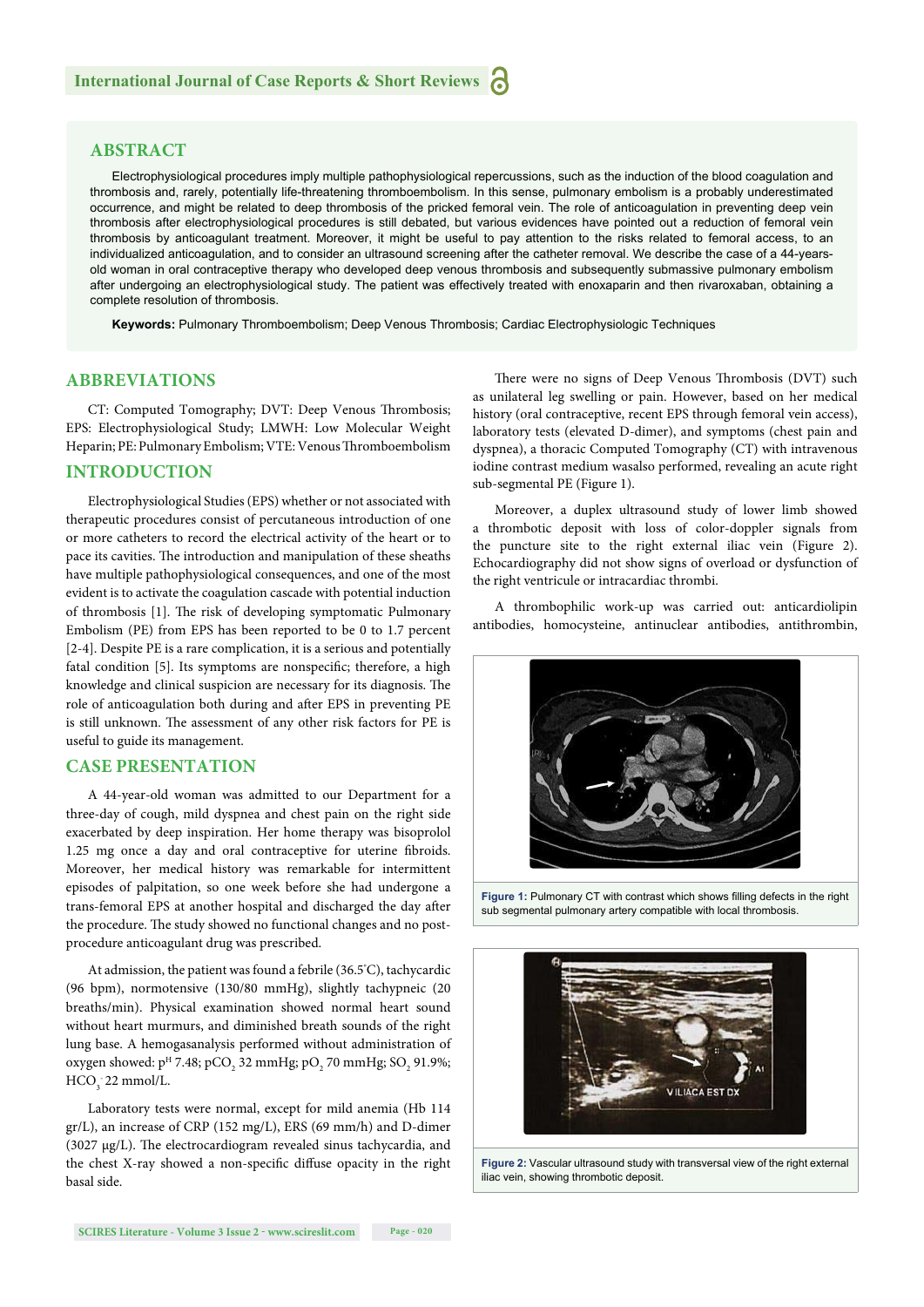#### **International Journal of Case Reports & Short Reviews** Ы

antiphospholipid antibodies, lupus anticoagulant, protein S, protein C, factor V Leiden mutation,prothrombin gene mutationand cryoglobulin were all negative. She had no prior history of thromboembolic events and she denied any familial thrombophilic disorder. A conclusive diagnosis of post-electrophysiological iliofemoral vein thrombosis with submassive PE in patient treated with oral contraceptive was made.

The patient received a full therapeutic dose of enoxaparin (6000 IU twice daily subcutaneously) in the day 1, then shifted to oral anticoagulation with rivaroxaban (15 mg twice daily for 3 weeks followed by 20 mg once a day). Oral contraceptives were stopped. After 1 month of anticoagulant therapy, there were a normalization of laboratory tests, chest X-ray and complete resolution of thrombotic deposit.She was asymptomatic at a 3-months follow-up and rivaroxaban was discontinued.

#### **DISCUSSION**

PE is a well-known cause of morbidity and mortality and thought to be associated with more than 300 000 deaths per year in Europe alone [6].

Acute PE is the most serious clinical presentation of Venous Thromboembolism (VTE). Since PE is, in most cases, the consequence of DVT, most of the existing data on its epidemiology, risk factors, and natural history derive from studies that have examined VTE as a whole.

There are well established risk factors associated with VTE and subsequent PE such as obesity, immobilization, hospitalization, malignancy, long flights, use of contraceptive pill, and surgery [7].

PE after EPS is rarely seen but is frequently underestimated. Primm, et al. [8], using radionuclide ventilation/perfusion lung scan, reported that 12% of patients undergoing routine right heart catheterization had asymptomatic pulmonary 1 day after these procedures, suggesting that PE may be more common than previously appreciated. This complication might be attributed to DVT of the punctured femoral vein [9]. Similarly, two small studies (27 and 52 patients) [10-11] have reported asymptomatic DVT following venous sheath placement in 44 and 21% of patients, respectively. Recently, Moubarack, et al. [12] showed that asymptomatic femoral DVT occurred in 5% of EPSs and right-heart radiofrequency catheter ablations, particularly when large sheaths are inserted for long periods. On the contrary, Alizadeh, et al. [13] in a large study of 200 patients found no DVT on Doppler examination performed 24 h after procedure, but they detected *in situ* thrombosis during catheter removal in 20% of cases.

The role of anticoagulation in the prevention and treatment of DVT in patients that have undergone an EPS is controversial.Chen, et al. [11] observed a DVT regression in 92% of patients after 1 week, although antithrombotic treatment was not mentioned. Davutoglu, et al. [10] reported a significant increase in femoral vein thrombosis after the insertion of multiple venous sheaths during EPS, with no use of heparin; the incidence of femoral vein thrombosis was high (62.5%), and Low Molecular Weight Heparin (LMWH) significantly decreased the risk of femoral thrombosis in these patients (18%). Other studies specifically examined the increased risk of DVT after a single ilio-femoral sheath insertion. They reached varying findings and indicated the need both to be aware of the risks related to the femoral route and to individualize the treatment with heparin. Furthermore, some author suggests to consider ultrasound screening of the lower limbs after catheter removal to evaluate the formation of any thrombi at the site of punctured femoral veins [14].

The Virchow's triad (blood flow stasis, hypercoagulability, and endothelial injury) may explain the mechanism of thrombosis. Indeed, the introduction and manipulation of catheters in arteries, veins and cardiac cavities during EPS (whether or not associated with therapeutic procedures) have multiple pathophysiological consequences, such as the activation of the coagulation cascade with the risk to induce new clots or to mobilize pre-existing ones. Furthermore, withdrawal of catheters could induce hemorrhages if an adequate post-procedure compression bandage of the site of venous or arterial puncture is not performed, and there is a close relationship between EPS and thrombogenesis. On these bases, to reach a balance between risks of thromboembolism and bleeding is mandatory [1].

The assessment of any other risk factors is useful guide the management. In our report, the patient had one known risk factor (oral contraceptive) that may have increased the hypercoagulable state.

#### **CONCLUSIONS**

Evidences from our case and others [5,14-15] suggest that, although rare, VTE and PE should be suspected and treated in patients who develop respiratory symptoms after a right-heart procedure, and LMWH prophylaxis should be considered according to the individual patient's risks factors.

#### **CONFLICT OF INTERESTS**

The authors have no conflict of interests to declare.

#### **INFORMED CONSENT**

The patient gave her informed consent to the publication of this case report.

#### **CONTRIBUTION**

RS: Manuscript writing, search for reference; RS, FC, MS and VDT: Case management; VDT: Acquisition of images; MP: Manuscript review.

#### **REFERENCES**

- 1. Blanc JJ, Almendral J, Brignole M, Fatemi M, Gjesdal K, Gonzalez Torrecilla E, et al. Consensus document on antithrombotic therapy in the setting of electrophysiological procedures. Europace. 2008; 10: 513-527. https://goo.gl/BLpJE3
- 2. Dimarco JP, Garan H, Ruskin JN. Complications in patients undergoing cardiac electrophysiologic procedures. Ann Intern Med. 1982; 97: 490-3. https://goo.gl/VN5AZc
- 3. Horowitz LN, Kay HR, Kutalek SP, Discigil KF, Webb CR, Greenspan AM, et al. Risks and complications of clinical cardiac electrophysiologic studies: a prospective analysis of 1,000 consecutive patients. J Am Coll Cardiol. 1987; 9: 1261-68. https://goo.gl/QtK4Fc
- 4. Hockstad E, Gornick CC. Mildly Symptomatic Pulmonary Emboli Associated With Electrophysiologic Procedures. Indications for Anticoagulant Use. Chest. 1994; 106: 1908-11. https://goo.gl/NajPSZ
- 5. Bauer MP, Vliegen HW, Huisman MV. Massive pulmonary embolism with cardiac arrest after an intracardiacelectrophysiologic study: a strong case for venous thromboprophylaxis. Blood Coagul Fibrinolysis. 2006; 17: 57-8. https://goo.gl/iUkxDo
- 6. Cohen AT, Agnelli G, Anderson FA, Arcelus JI, Bergqvist D, Brecht JG, et al. Venous thromboembolism (VTE) in Europe. The number of VTE events and associated morbility and mortality. Thromb Haemost. 2007; 98: 756-764. https://goo.gl/zxLq4H